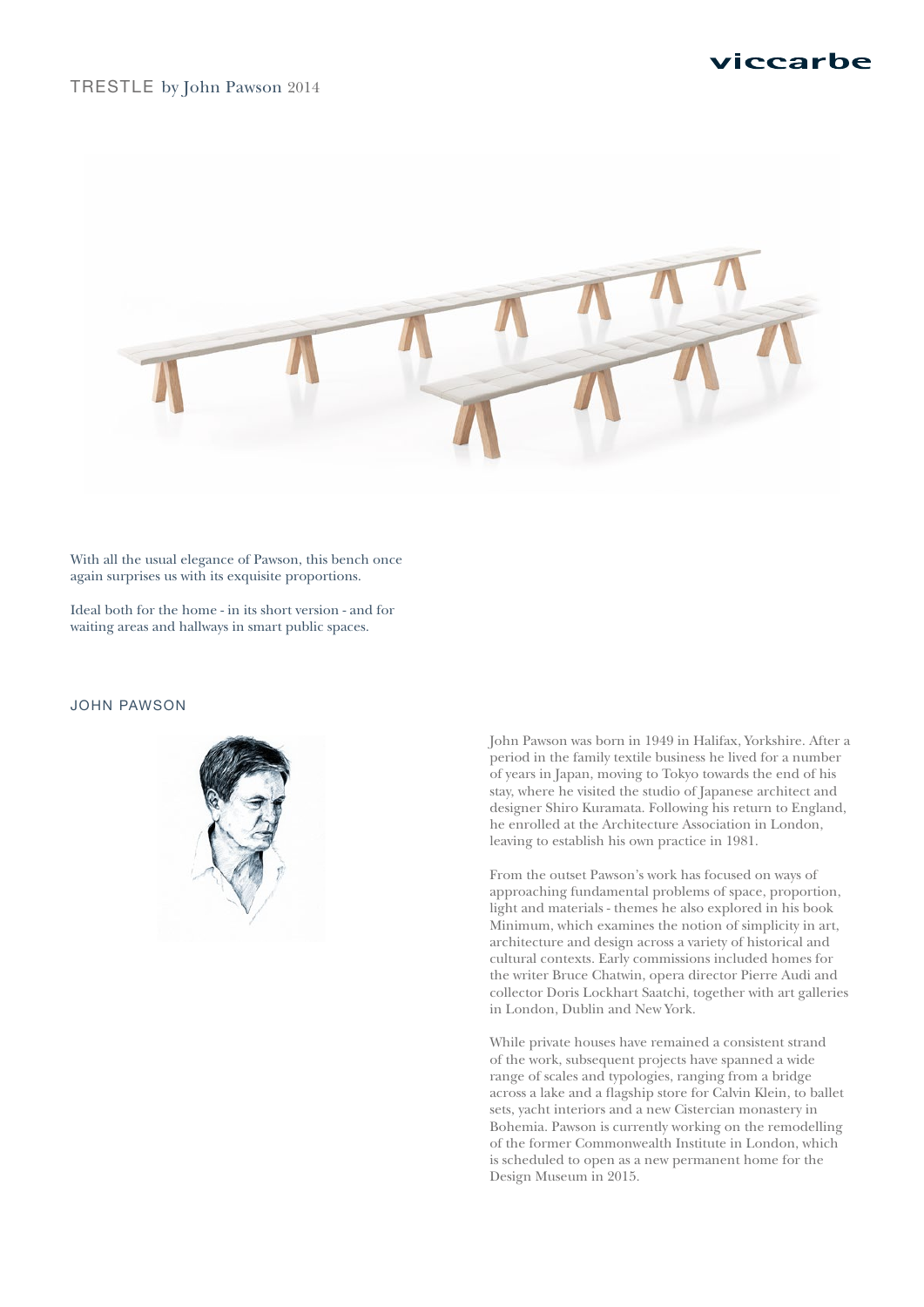#### DIMENSIONS

## BENCHES

TRSL simple bench smooth upholstery TRSC simple bench padded upholstery



TRDL double bench smooth upholstery TRDC double bench padded upholstery



TRTL triple bench smooth upholstery TRTC triple bench padded upholstery



The designer suggests that neutral fabrics be used to upholster benches and backs, to mantain the design philosophy.

## DIFFERENT OPTIONS OF FINISHES

Padded Smooth







45 cm | 17.71"

15 cm | 17.71

45 cm | 17.71"

 $-5$  cm  $|17.71$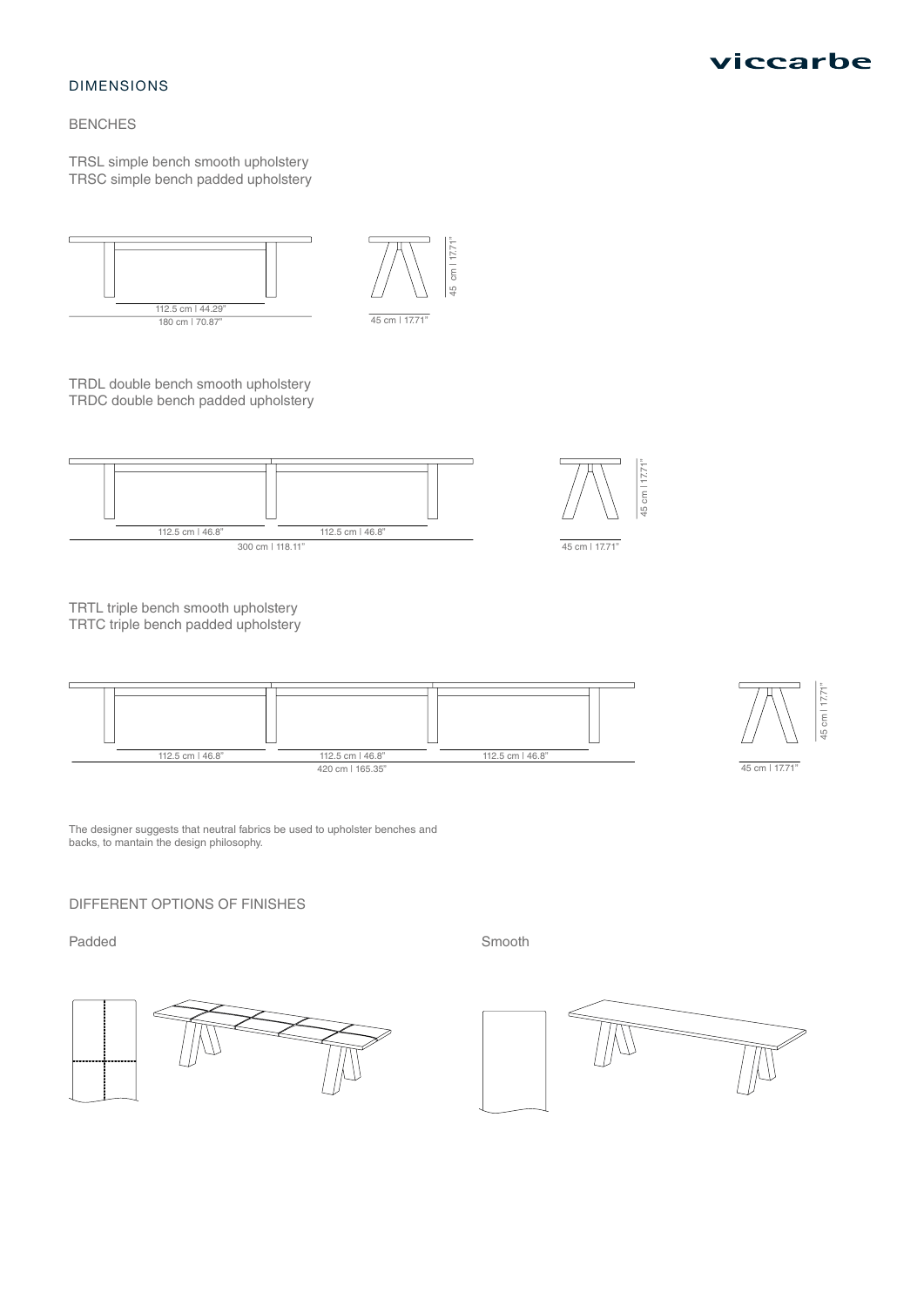

### BACKRESTS



TRRCL central seat backrest L120 smooth upholstery TRRCC central seat backrest L120 padded upholstery





TRRSL simple seat backrest L180 smooth upholstery TRRSC simple seat backrest L180 padded upholstery



4 cm $\bar{1}$  1.57"

CUSTOM

Custom forms and shapes of the backrest are available upon request. Ask for availability, delivery terms and budgets.





150 cm | 59.06"

 $4 | 1.57"$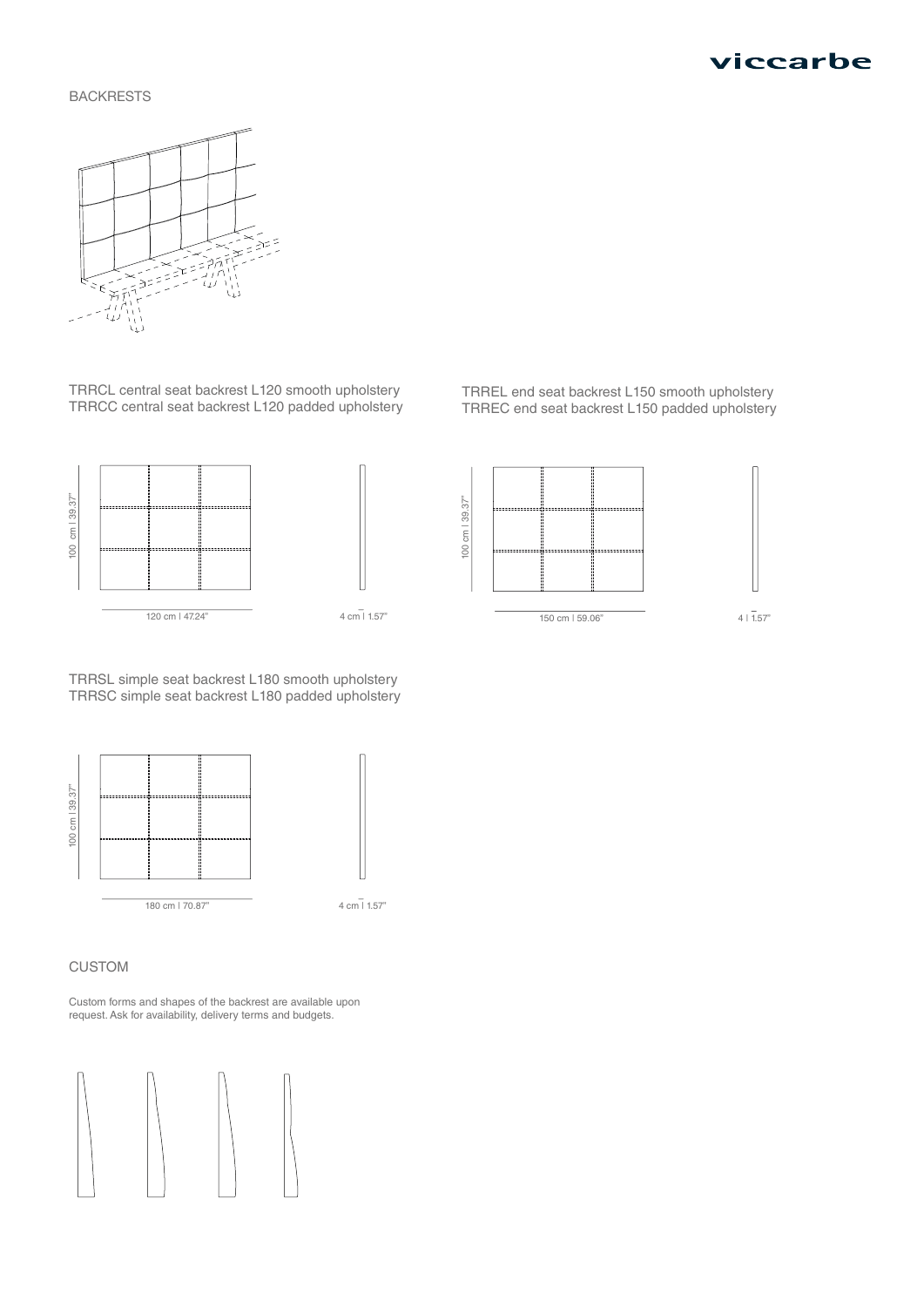#### COMPONENTS FOR COMPOSITIONS OF BENCHES

For different compositions to those suggested above, is offered the possibility to create your own compositions. For all of them will have to choose two end seats, central seats according to the length of the bench, and the legs (the number of legs will be the result of the number of total seats plus 1).

## TRP legs



TREL end seat L150 smooth upholstery TREC end seat L150 padded upholstery



150 cm| 59.06"

TREL central seat L120 smooth upholstery TREC central seat L120 padded upholstery



120 cm | 47.24"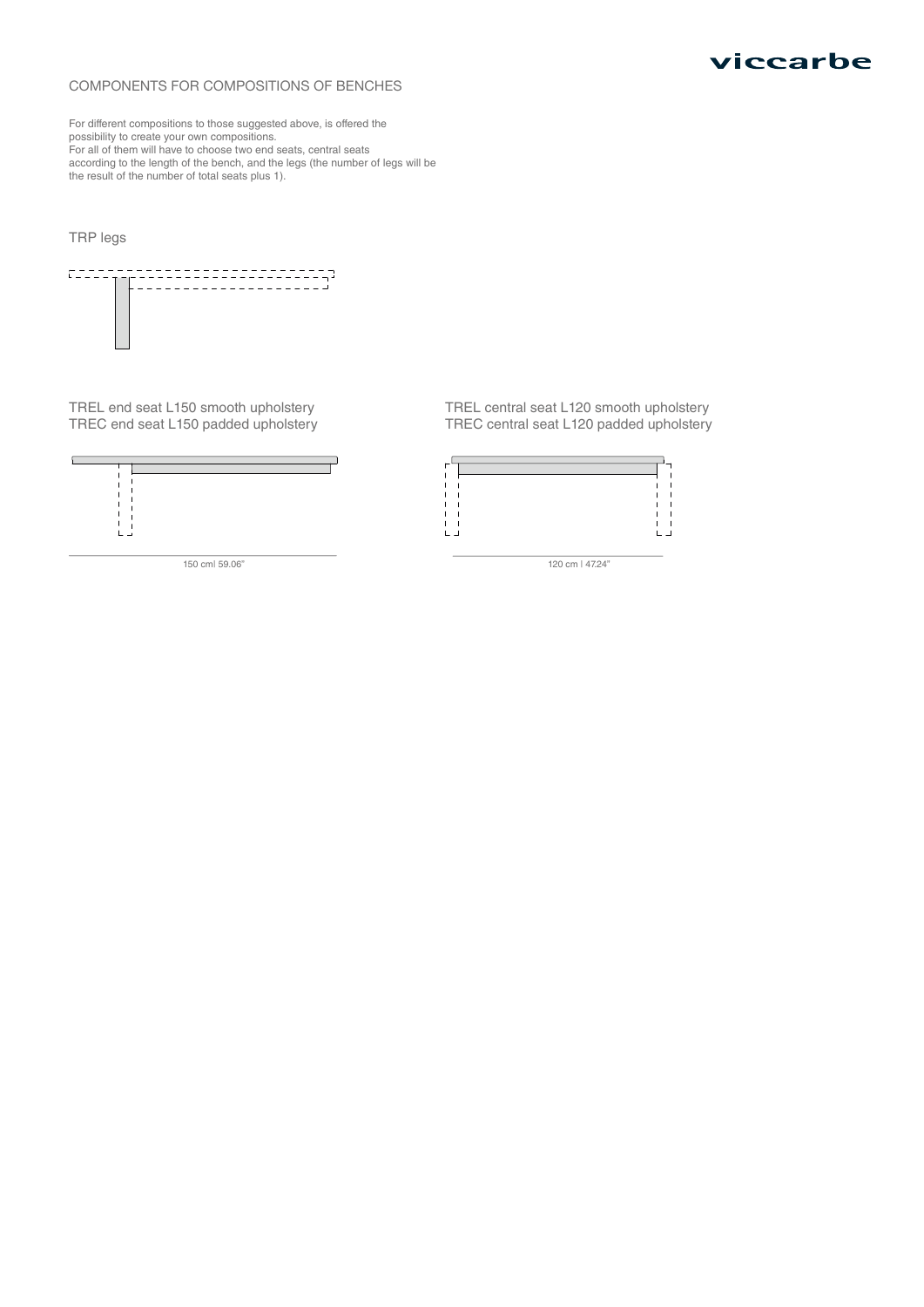

## SUGGESTIONS

The prices of the compositions shown below are valued for smooth upholstery.

### COMPOSITION 1

COMPOSITION 2





COMPOSITION 3



COMPOSITION 4

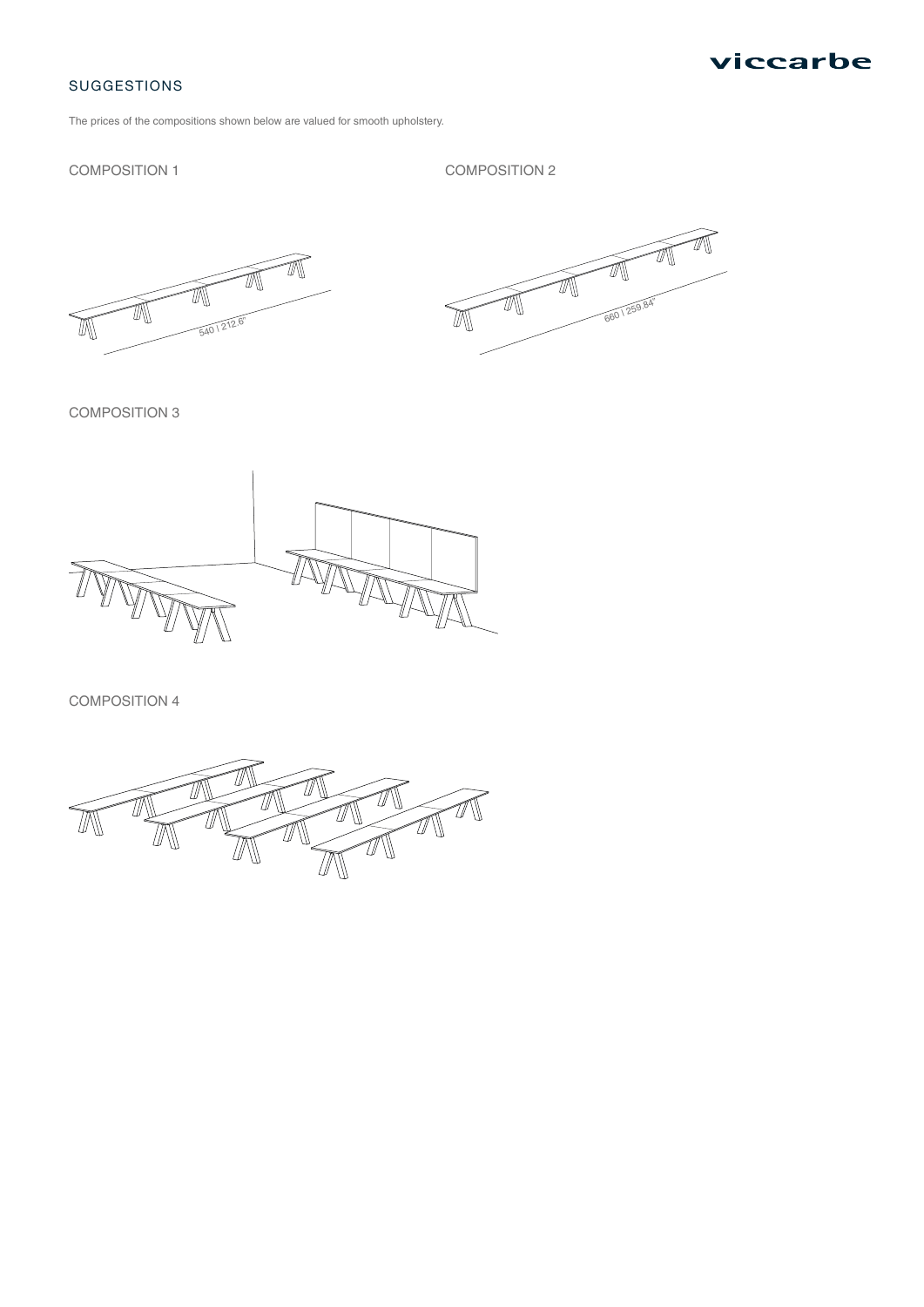## TECHNICAL INFO

#### BENCH

Inner structure of compact wooden board. Expanded polyurethane foam in different densities. Fabric or leather. Finish smooth or padded. Beam in calibrated powder coated tube in thermoreinforced polyester in graphite grey. Legs in solid oak wood with the finishes of our collection.

## BACKREST

Interior structure in MDF. Expanded polyurethane foam. Fabric or leather. Finish smooth or padded.

## FINISHES

SEAT | BACKREST

Upholstery

Check upholstery samples.

LEGS

Lacquered (Beech)



Black RAL 9005 Grey RAL 7007

Sand NCS 3005Y50R



RAL 1019

## Stained (Oak)







Matt oak

Wenge Cognac Ash



UNE EN 16139:13 ANSI - BIFMA X5.4:2012